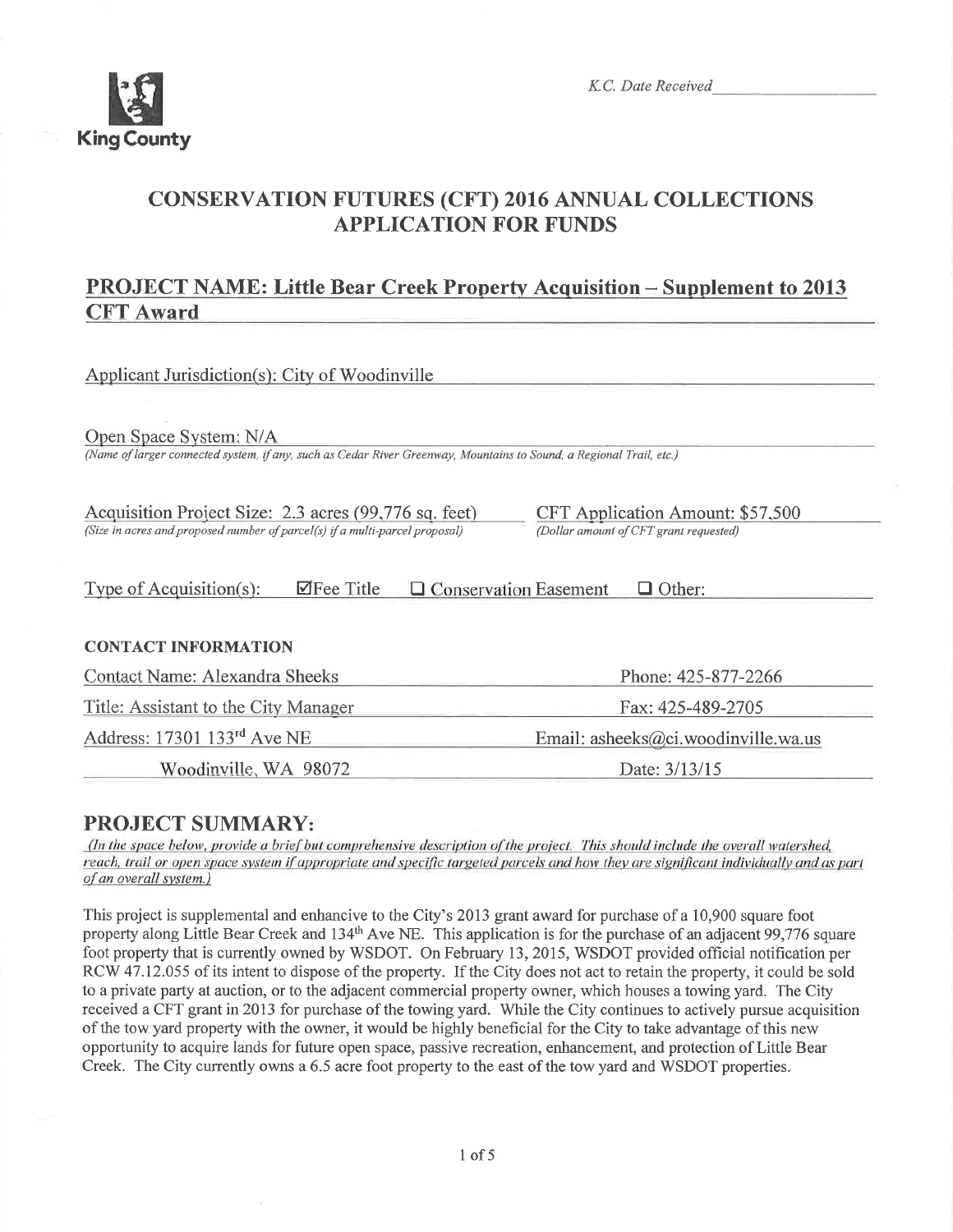### 1. OPEN SPACE RESOURCES

Please review the attached evaluation criteria. For the **proposed acquisition parcel(s)**, please mark those criteria that apply and thoroughly, yet succinctly, describe in the space below how the proposed acquisition satisfies each marked criteria. Please clearly describe how these criteria might be met at a landscape level, and how they apply to individual parcels. If restoration is part of the plan, please briefly describe the current condition and the hoped for restored condition that is the goal of the acquisition.<br> $\Box$  A. Wildlife habitat or rare plant reserve  $\Box$  E. Historic/cultural resources

- 
- $\Box$  A. Wildlife habitat or rare plant reserve  $\Box$  B. Salmon habitat and aquatic resources
- 
- 
- 
- $\Box$  B. Salmon habitat and aquatic resources  $\Box$  F. Urban passive-use natural area/greenbelt  $\Box$  C. Scenic resources  $\Box$  G. Park/open space or natural corridor addit
- **Ø** C. Scenic resources **ø G. Park/open space or natural corridor addition**<br> **Q** H. Passive recreation opportunity/unmet needs **Q** H. Passive recreation opportunity/unmet needs
	- $\boxtimes$  H. Passive recreation opportunity/unmet needs

Salmon habitat and aquatic resources - Through acquisition of the property, the City will be able to ensure that this property and the surrounding area remains in public ownership, rather than being subject to private development. Paired with the planned acquisition of the adjacent tow yard property, the City will be able to assemble land directly adjacent to Little Bear Creek and provide for riparian habitat enhancement, including the removal of a culvert and vehicle bridge that crosses the creek and is needed currently to provide access to the tow yard.

Scenic resources - Much of the Little Bear Creek corridor is inaccessible to the public because of commercial land uses that directly abut the creek. The properly to be acquired provides enhanced opportunities for trail users to enjoy and access the creek, which is now largely hidden from public view. The creek provides a refreshing contrast to the growing downtown commercial and mixed-use area of Woodinville.

Park/open space or natural corridor addition – Acquisition of the parcel will ensure that the property and surrounding environs remain passive open space and will increase opportunities for connections throughout the city to local and regional trails and recreation areas, such as Wilmot Gateway Park, the Sammamish River Trail, and Rotary Park. Additionally, it provides a buffer between State Route 522 and Woodinville's downtown area. The City collects mitigation funding for tree planting and could enhance the area with additional planting and habitat restoration.

Passive recreation opportunity/unmet needs - Various City master plans envision a trail along Little Bear Creek that provides the opportunity to construct a key trail connection through Woodinville to the greater region. The trail would connect nonmotorized transportation uses from the Sammamish River Trail to the west with Rotary Park and Woodinville High School to the northeast, and eventually continuing into Snohomish County. The City's 2004Little Bear Creek Linear Park Master Plan formalizes an action plan to pursue the gradual assembling of properties and easements alongside the creek for purposes of providing needed recreation benefits. One large mixed-use residential development is being planned in downtown Woodinville, and will require more open space for the increased downtown population.

#### 2. ADDITIONAL FACTORS

For the proposed acquisition parcel(s), please mark all criteria that apply and thoroughly, yet succinctly, describe in the space below how the proposed acquisition satisfies each marked criteria.

- ⊠ A. Educational/interpretive opportunity
- $\boxtimes$  B. Threat of loss of open space resources
- Ownership complexity/willing seller(s)/ownership interest proposed DC.
- Partnerships Describe any public or private partnerships that will enhance this project øD.
- $\boxtimes$  E. Is the property identified in an adopted park, open space, comprehensive, or community plan?
- $\Box$  F. Transferable Development Credits (TDC) participation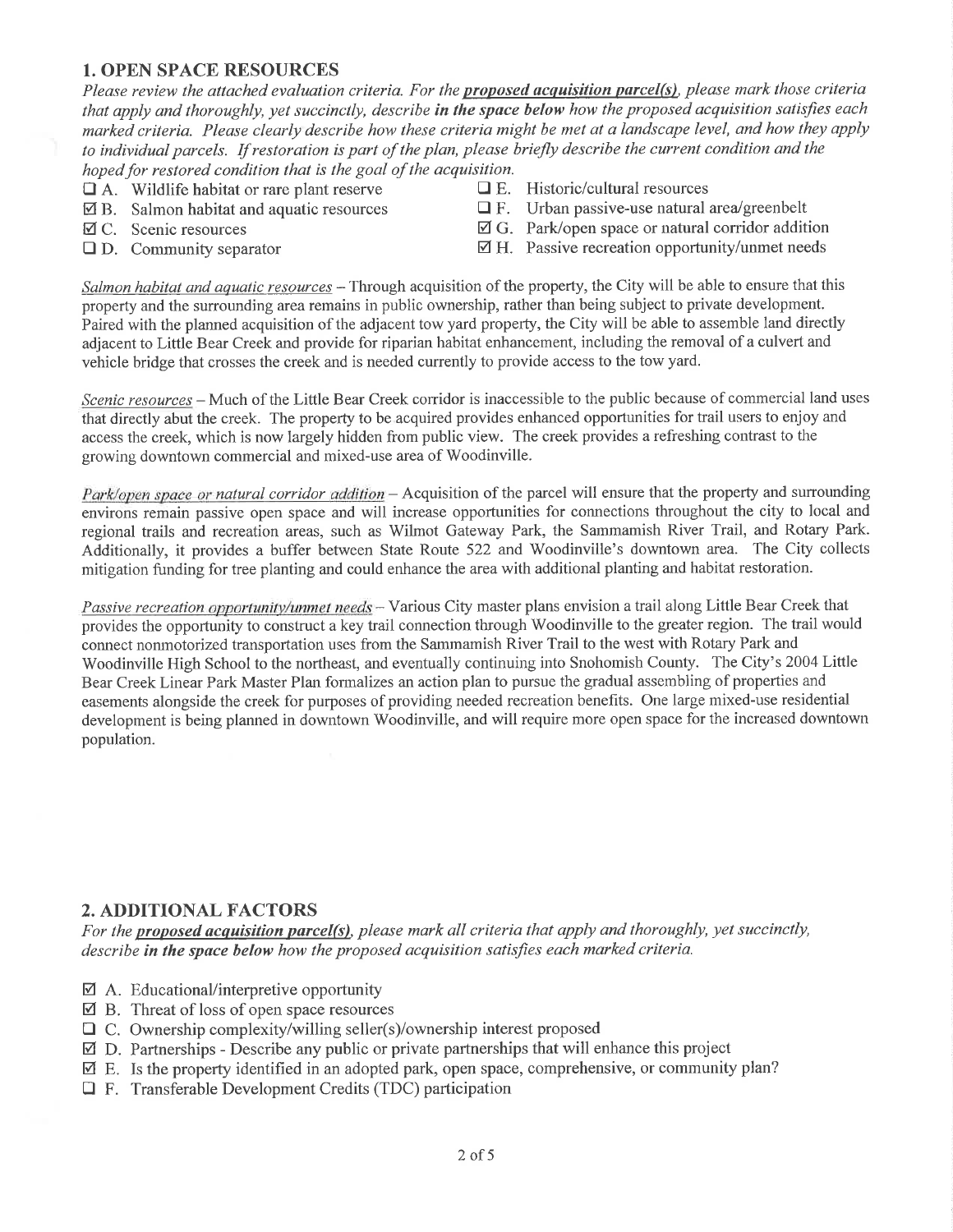Threat of loss of open space resources - If the property is not purchased, it could be lost to private ownership through sale or auction. WSDOT's procedures for disposing of surplus property include notifying local jurisdictions and adjacent property owners ofthe surplus property, then putting the property up for auction. Cities and adjacent property owners may express interest in acquiring the property before it is put up for auction. There is a possibility that the towing yard business adjacent to this property would be interested in purchasing it for additional vehicle storage, an outcome that would set the City further back in its effort to restore the area and remove the fish-restricting culvert on Little Bear Creek. While the City is also discussing acquisition of the tow yard property with its owner, the City does not want to miss out on the opportunity to own this property directly abutting Little Bear Creek.

Educational/Interpretive Opportunity - The proposed parcel serves as a piece of a future creekside trail that will connect to an existing interpretive site at the City's Rotary Park. The trail provides educational "windows" of opportunity for observing salmon runs and habitat. Throughout the length of the creek are places of significant vegetation, and in-stream features such as riffles, pools and glides that salmon and other fish may find functional and that provide visual and educational interest to humans. The trail would provide quarter mile markers for information and rest stops, an interpretative trail system, restoration of the Creek and adjacent wildlife habitat, and provide for human access to the Creek. Sites will be developed with decks for viewing, interpretive and educational signage, picnic tables if space permits and trail furniture.

Partnerships - The Adopt-A-Stream Foundation has indicated a strong interest in providing mitigation and habitat restoration to Little Bear Creek at this site. The Foundation is actively seeking grants to further their work on Little Bear Creek, including funding sources from the State Department of Fish and Wildlife. In2012, the Foundation completed a similar project a short distance downstream of the subject property. The King County Water Resources Inventory Area (WRLA) 8 is also keenly interested in seeing this project come to fruition.

 $Adopted City Plans - The following Council-adopted plans reference the location, trail, and/or culvert replacement:$ 

- 2004 Little Bear Creek Linear Park Master Plan
- . 2004 Parks, Recreation and Open Space Plan
- . 2005 Non-Motorized Transportation Plan
- . 2008 Downtown Little Bear Creek Conidor Master Plan
- . 2009 Transportation Master Plan
- 2009 Stormwater Master Plan
- . 20lO Shoreline Master Program
- . 2015-2020 Capital Improvement Plan

#### 3. STEWARDSHIP AND MAINTENANCE

How will the property be stewarded and maintained? Does the property lend itself to volunteer stewardship opportunities? How will ongoing stewardship and maintenance efforts be funded?

The City of Woodinville will maintain and provide stewardship of the property. The City currently receives grant money for volunteer habitat restoration projects, such as the Sammamish Releaf effort, which could be used to maintain the property, and the surrounding environs of Little Bear Creek. Acquisition of the property provides for more dedicated pedestrian access to the Little Bear Creek, opening up the entire creek watershed for increased volunteer activify and stewardship opporfunities in habitat improvement efforts.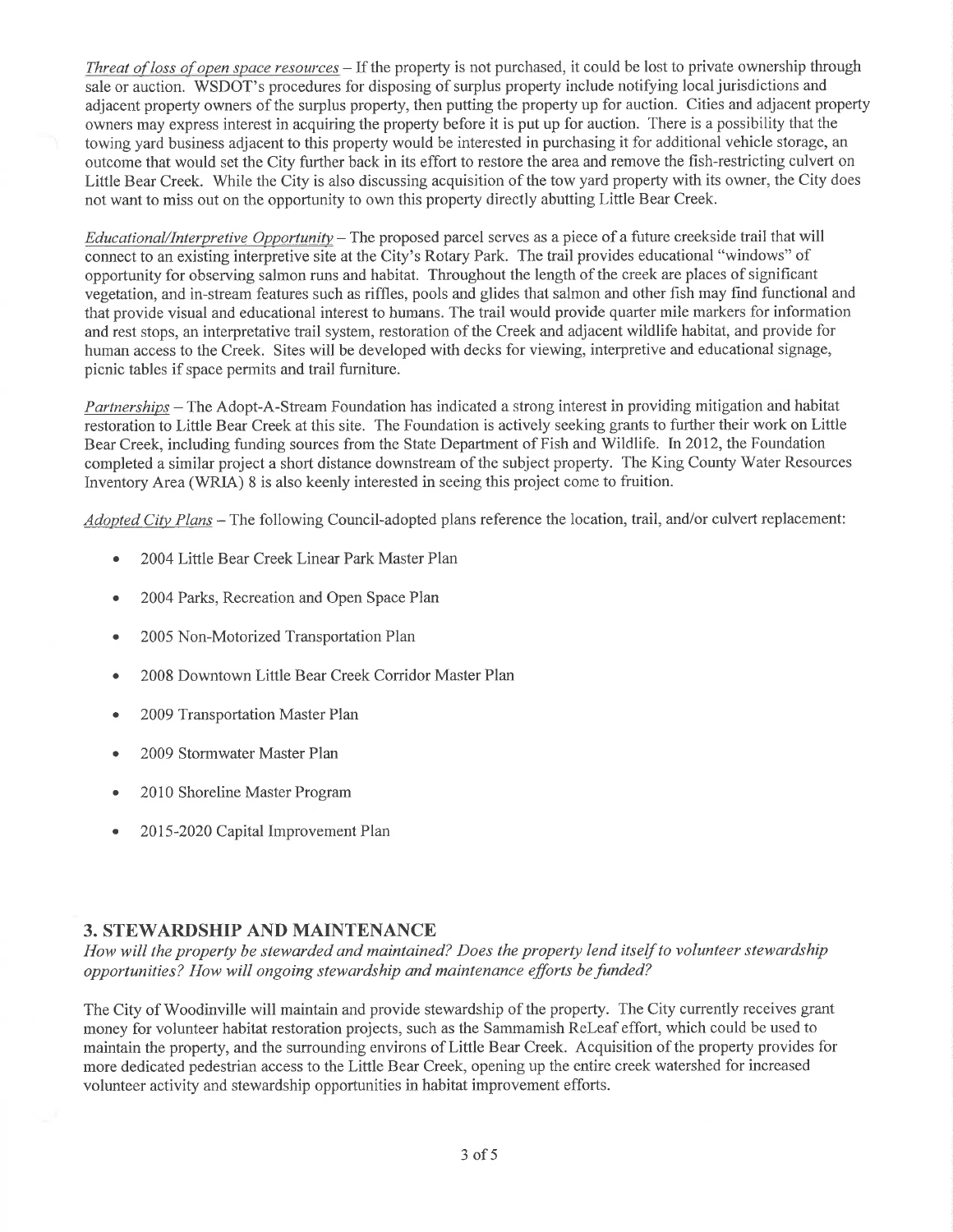#### 4. PROJECT BUDGET

| $\blacksquare$ 1) TOTAL CFT APPLICATION AMOUNT <sup>a</sup> | CFT: \$57,500 |
|-------------------------------------------------------------|---------------|
| 2) TOTAL PEL APPLICATION AMOUNT <sup>b</sup>                | PEL:          |

<sup>a</sup>Allowable CFT acquisition costs (Ordinance 14714): The disbursement of funds shall be made only for capital project expenditures that include costs of acquiring real property, including interests in real property, and the þliowing-costs: the cost of related relocation of eligibte occupants, cost of appraisal, cost of appraisal review, costs of title insurance, closing costs, pro rata real estate taxes, recording fees, compensating tax, hazardous waste substances reports, directly related staff costs and related legal and administrative costs, but shall not include the cost of preparing applications for conservation futures funds.

 $b$ King County projects only, if applicable.

#### Estimation of property value:

Briefly note how land values have been estimated (i.e., appraisal, property tax assessment, asking price, letter of value or other means).

A Summary Appraisal of the adjacent tow yard property was conducted in February 2013 and was assessed at \$110,000, or \$10 per square foot. Applying the same \$10 per square foot price for this property would indicate a value of \$1,000,000. However, this property is substantially unusable because of the 150-foot buffer next to Little Bear Creek. Additionally, the property will retain WSDOT's limited road access requirements on all but the east side of the property. A private owner who developed the property would be required to install significant road frontage improvements, including repair of the current deteriorating bridge that crosses Little Bear Creek and provides access to the property from the south. This renders the property at a substantially lower market value, possibly lower even than the tow yard.

The City is working with WSDOT to obtain a fair price or alternative means of consideration in exchange for the property.

| <b>PROJECT COSTS</b>                                   | <b>ESTIMATED DOLLAR AMOUNT OR RANGE</b> |
|--------------------------------------------------------|-----------------------------------------|
| Total property interest value                          | \$50,000                                |
| Title and appraisal work                               | \$15,000                                |
| Closing, fees, taxes                                   | \$15,000                                |
| Relocation                                             | \$0                                     |
| Hazardous waste reports                                | \$15,000                                |
| Directly related staff, administration and legal costs | \$20,000                                |
| <b>Total Project Costs (CFT and other funds)</b>       | \$115,000                               |

| <b>MATCHING FUNDS: Existing Sources</b><br>(CFT can only provide a maximum of 50% of anticipated<br>project costs) | <b>DATE</b><br>(Expended or Committed) | <b>DOLLAR AMOUNT</b><br>(Expended or Committed) |
|--------------------------------------------------------------------------------------------------------------------|----------------------------------------|-------------------------------------------------|
| King Conservation District Funds                                                                                   | 2015 Current Balance<br>Available      | \$17,500                                        |
| Capital or General Funds                                                                                           | 2015-16 Biennial Budget                | \$40,000                                        |
| <b>Total CFT Funds Previously Received</b><br><b>This Project</b>                                                  |                                        |                                                 |
| <b>Total Matching Funds and Past CFT Funds</b><br><b>Currently Identified</b>                                      |                                        | \$57,500                                        |
| <b>Unidentified Remaining Match Need</b>                                                                           |                                        | \$0                                             |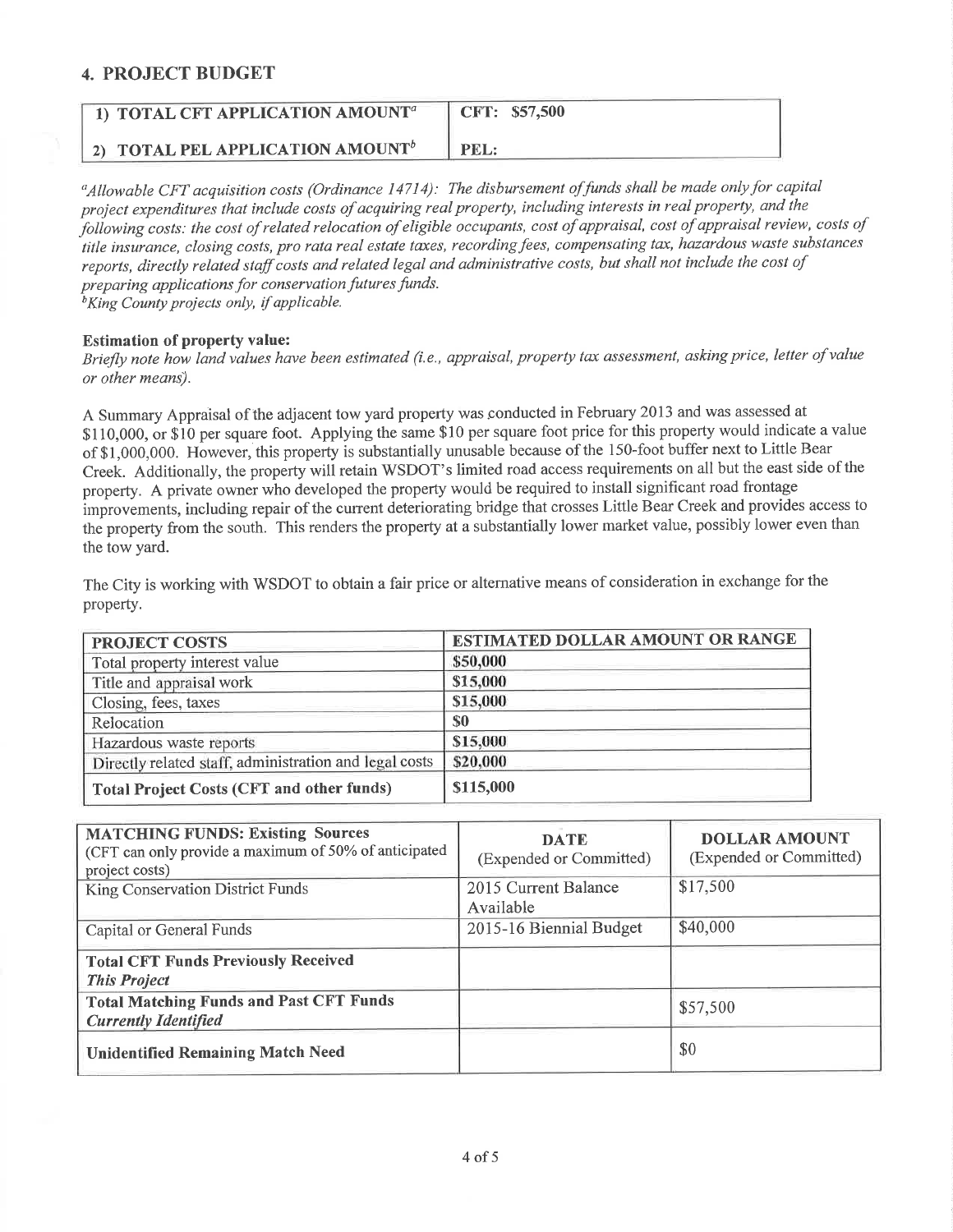Unidentified remaining match need: What funds are anticipated and what is the time frame? Please briefly discuss how the unidentified remaining match need above will be met.

Matching funds from City capital or general funds to be determined at time of acquisition. Possible sources may include general fund reserves, real estate excise tax, or other available capital revenues.

### 5. IN\_KIND CONTRIBUTIONS FROM PARTNERSHIPS

| <b>Brief Activity Description</b> | <b>Dollar Value of</b><br>In-kind<br><b>Contribution</b> | <b>Status</b><br>(Completed or Proposed) | <b>Activity Date Range</b><br>(Completion Date or Proposed<br>Completion Date) |
|-----------------------------------|----------------------------------------------------------|------------------------------------------|--------------------------------------------------------------------------------|
|                                   |                                                          |                                          |                                                                                |
|                                   |                                                          |                                          |                                                                                |
|                                   |                                                          |                                          |                                                                                |
| <b>TOTAL</b>                      |                                                          |                                          |                                                                                |

#### 6. ATTACHED MAPS (Two maps are now required: 1) site map and 2) general location map; you may also include one additional map, aerial photo or site photo)

 $8\frac{1}{2}$  x 11" maps are preferred, but 11 x 17" is acceptable if folded and hole-punched for insertion into a three-ring binder.

Site Map that shows the following:

- Each parcel proposed for acquisition in yellow or distinct shading and an indication of any parcel proposed for less than fee simple acquisition, such as a conservation easement;
- Location of any proposed development to the site such as parking, trails or other facilities;
- Location of any proposed site restoration;
- o Existing adjacent public (local, state or federal) parks or open spaces labeled and shown in dark green or distinct shading.

Location Map that shows the following:

- Other permanently protected open spaces (private, non-profit, institutional, etc.) shown in light green or distinct shading;
- Major water courses such as creeks, rivers, lakes or wetlands;
- . Major roads, arterial roads or regional trails.
- . Map scale: This map should show approximately a ten-mile radius around the proposed acquisition(s).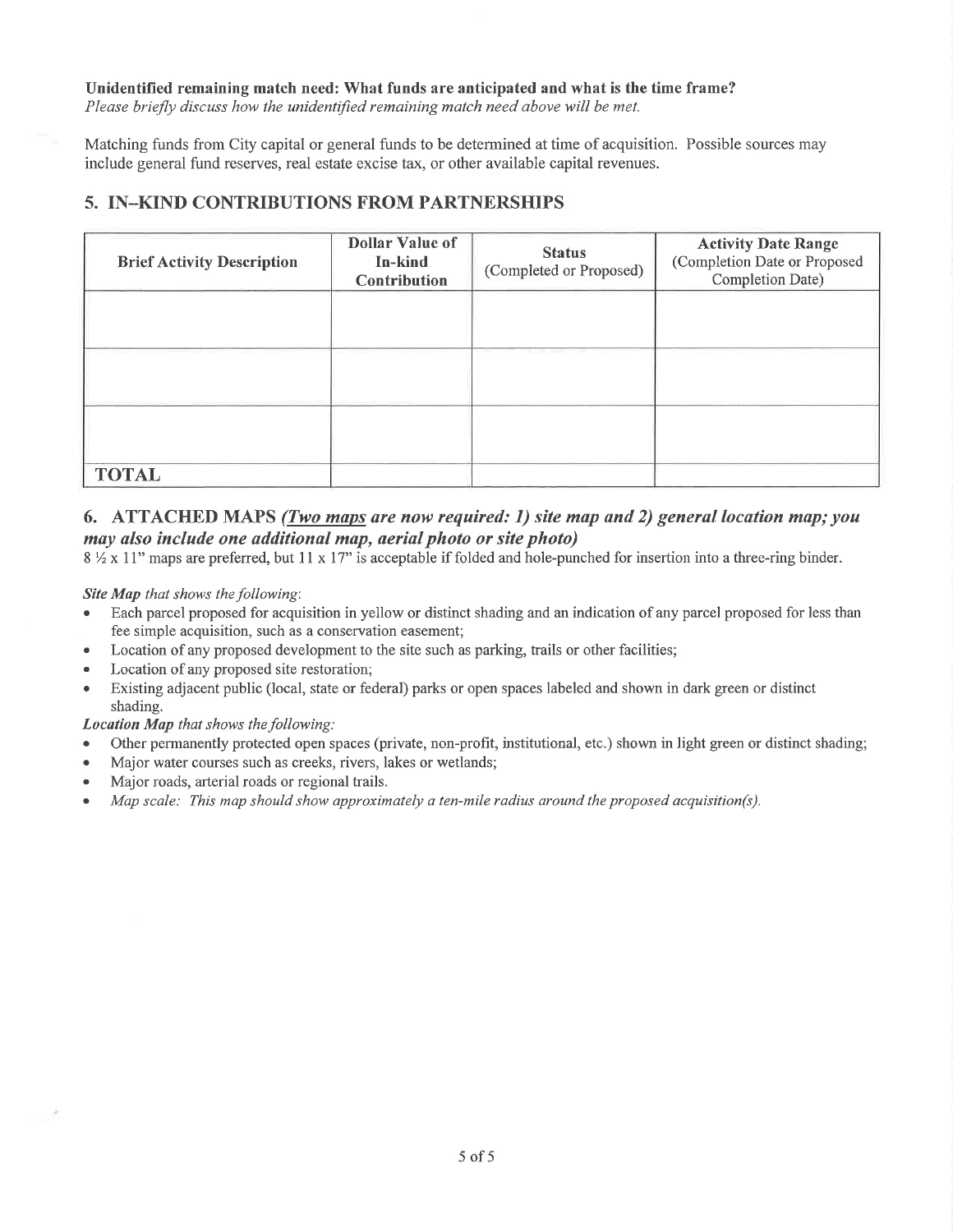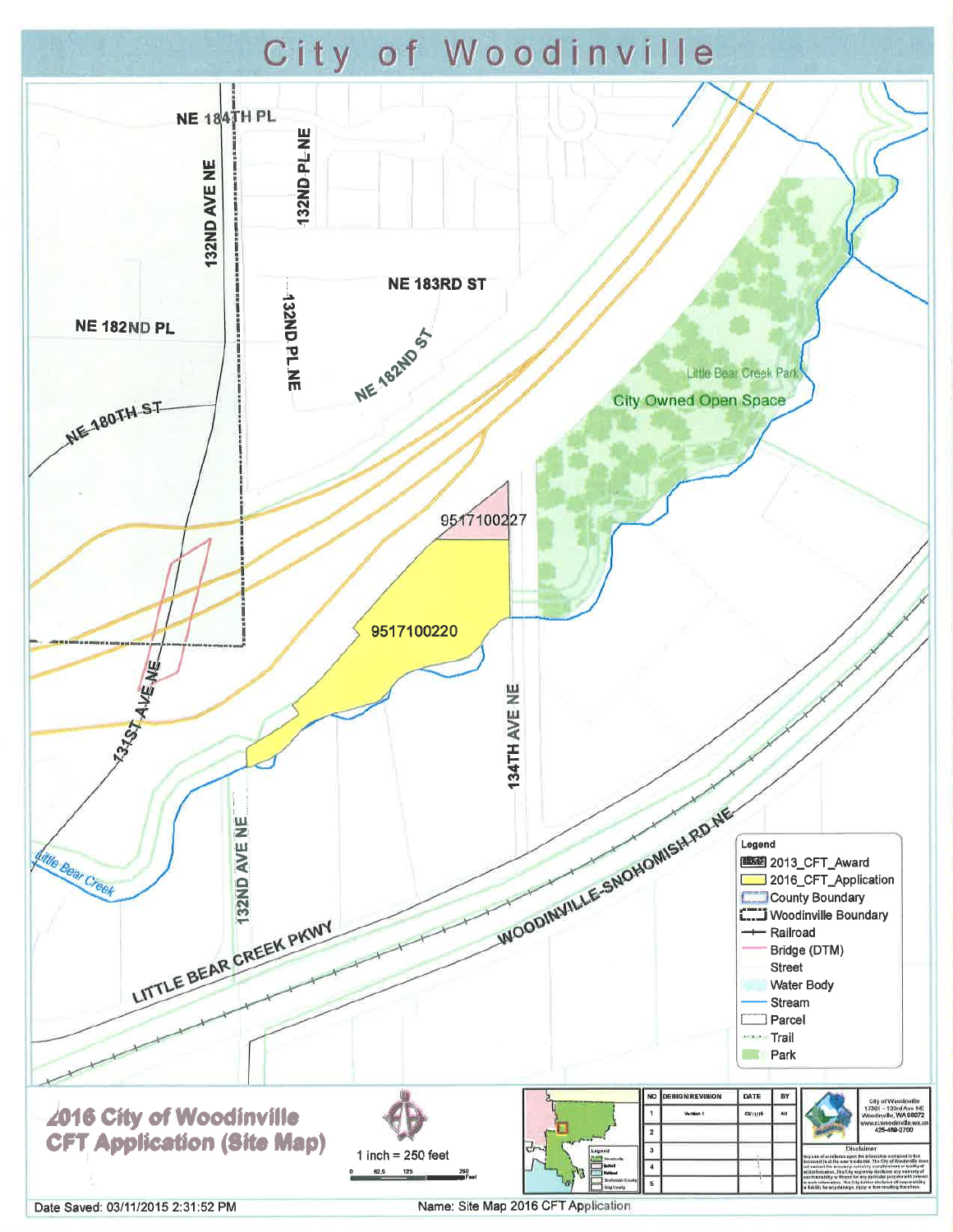# City of Woodinville



Date Saved: 03/11/2015 3:03:13 PM

Name: Location Map 2016 CFT Application